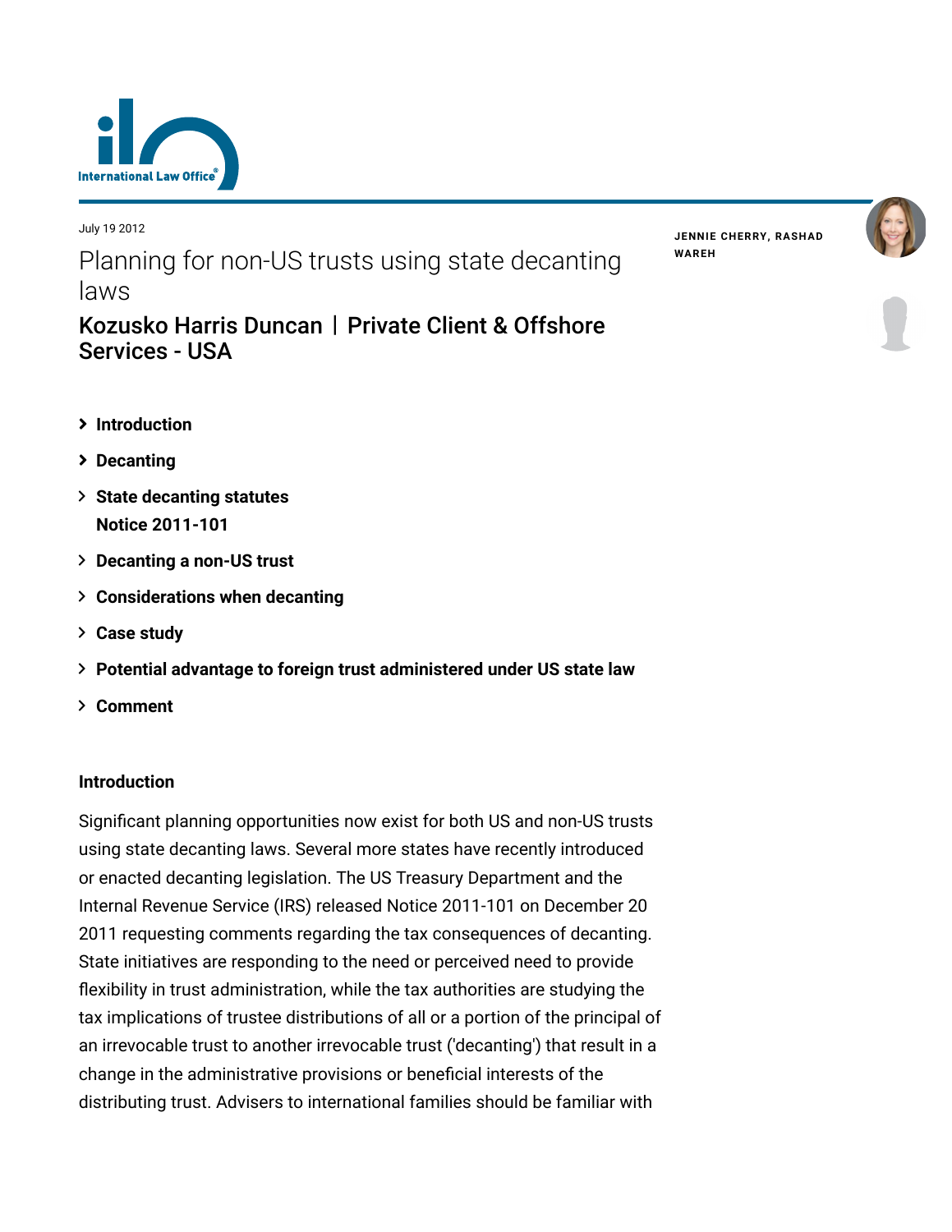decanting, as it can provide a trustee wrestling with increasing US tax and reporting obligations a method for addressing their impact on a foreign trust's US beneficiaries.

## <span id="page-1-0"></span>**Decanting**

'Decanting' typically refers to the process whereby the funds of an irrevocable trust are paid over to another trust. Usually accomplished by an action of the trustee, the new trust will often have different terms that the trustees and the trust beneficiaries find more favourable. Other than through an explicit grant of authority in the trust agreement, trustee authority to decant was originally found in the common law of some states. The common law rationale maintained that if a trustee has the discretionary power to distribute property to or for the benefit of one or more current beneficiaries, then in effect the trustee has a special power of appointment that should enable the trustee to distribute the property to a second trust for the benefit of such beneficiaries.

## <span id="page-1-1"></span>**State decanting statutes**

Beginning with New York in 1992, many states adopted a legislative solution. State decanting statutes expressly permit a trustee to exercise its distribution authority to modify the terms and conditions on which trust property is held for trust beneficiaries, including to limit or change trust beneficiaries (but typically not to add new beneficiaries). The result is to change an otherwise irrevocable trust without the judicial process and proof required for traditional options such as equitable deviation, modification or reformation.

Decanting statutes respond to a perceived need to provide flexibility and are now available in more than one-third of the 50 states; yet they were relatively rare only five years ago. Within the past year alone 10 states have enacted, proposed or modified decanting laws.

# **Notice 2011-101**

Decanting a trust fund from one trust to another may have tax implications for both trusts and their beneficiaries. In response to the increasing number of state decanting laws, Notice 2011-101 asked for comments from the public regarding the income, gift, estate and generation-skipping transfer tax issues and consequences arising from transfers by a trustee of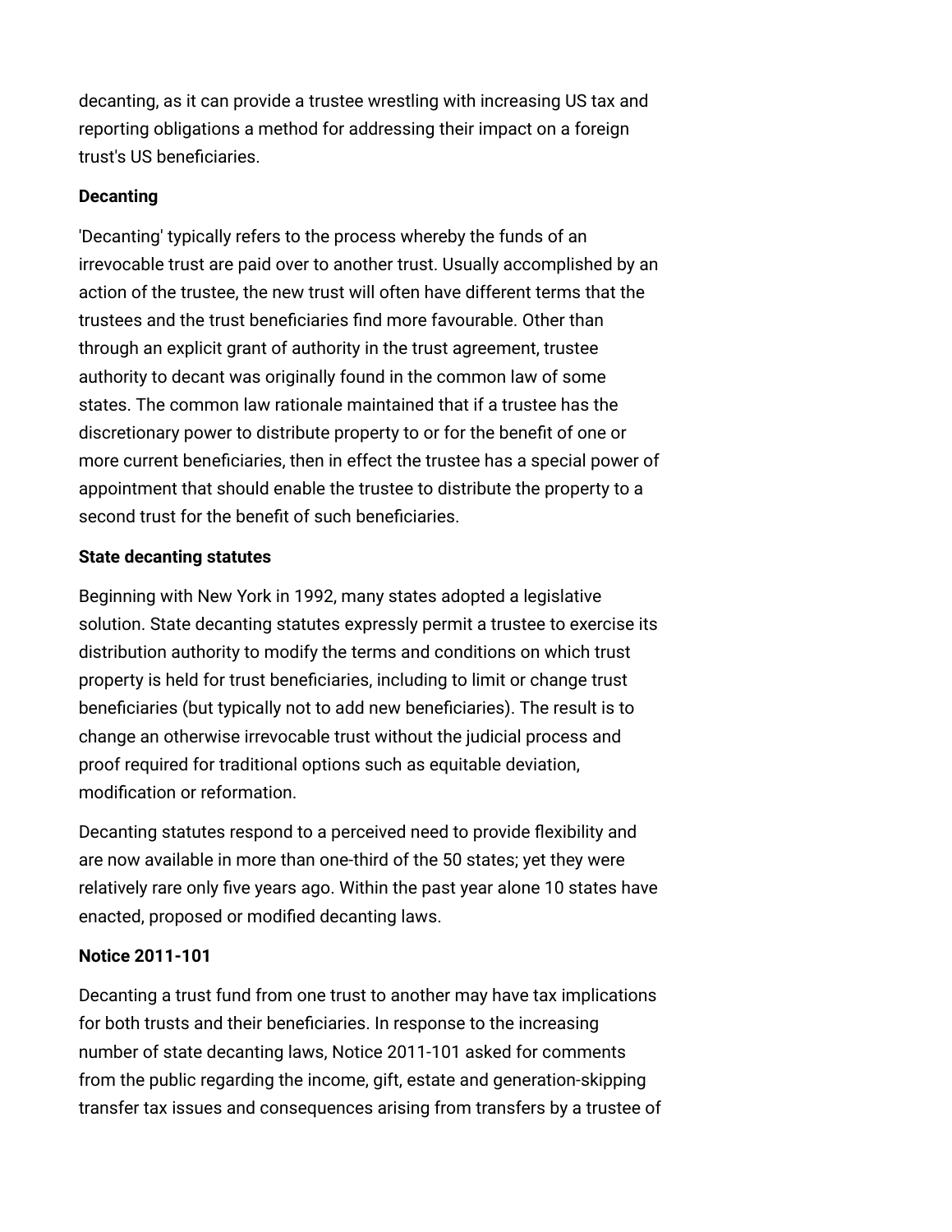all or a portion of the principal of a distributing trust to a receiving trust that changes beneficial interests. The public was encouraged to suggest a definition for the type of transfer to be addressed in future IRS guidance on decanting. In addition, the notice asked for comments on the tax consequences of such decanting transfers in the context of domestic trusts, the domestication of foreign trusts and transfers to foreign trusts. Written comments were requested by April 25 2012. Comments were submitted by the American Council of Trusts and Estates Practitioners, the New York State Society of Certified Public Accounts and the New York City Bar Association's Joint Subcommittee of the Trusts, Estates and Surrogate's Courts and Estate and Gift Taxation Committees.

## <span id="page-2-0"></span>**Decanting a non-US trust**

Decanting can be a useful tool in the situation where an offshore trust has US beneficiaries. Trusts settled years ago for the benefit of family members who had no connection to the United States may now, after a couple of generations of marriage, birth and death, find themselves with a beneficiary class of predominately US beneficiaries. Given the tax consequences of distributions to US beneficiaries or the new rules taxing the use of trust property held in a foreign trust as a deemed distribution, decanting a portion of the trust to a US trust may be advisable.

It is possible that the trust's provisions and governing law may not permit decanting, in which case the trustee might consider first moving the administration of the trust to a state with a decanting statute. In such case it is important to confirm that the decanting statute of the new state will be available to the trustee. Some decanting statutes explicitly address this issue. In some cases, appointing a co-trustee located in a state will be sufficient to obtain access to that state's decanting statute.

# <span id="page-2-1"></span>**Considerations when decanting**

The ongoing evolution of state decanting laws provides numerous possible planning options for trustees and advisers to international families. There are significant differences among the state decanting statutes. The following are some of the main considerations when reviewing a state's decanting law.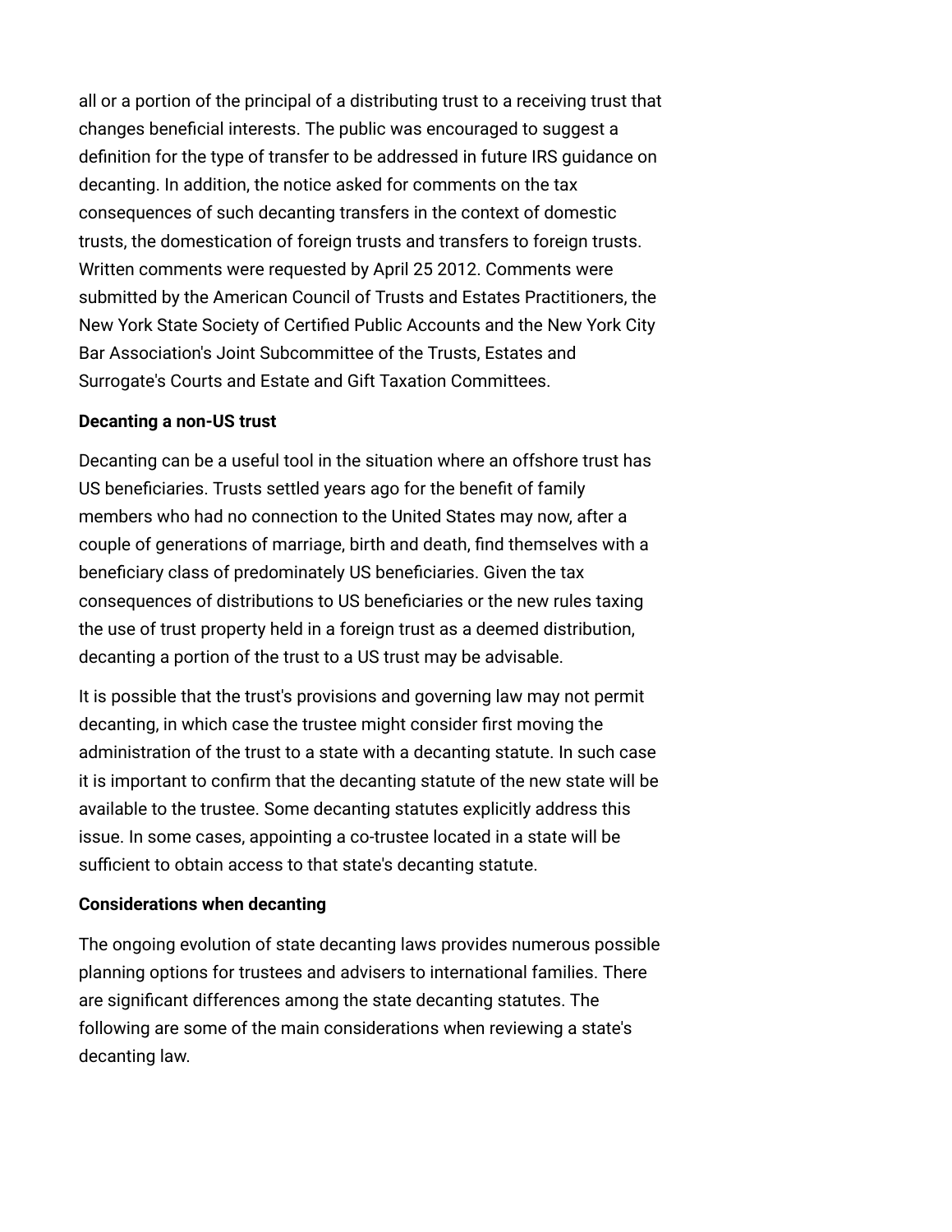## **Beneficiary consent or notice**

No state requires beneficiaries to consent to a trust decanting. Some states (eg, Alaska, Arizona, Delaware, New Hampshire and Tennessee) go further by not requiring notice to beneficiaries. Generally, there is a requirement of between 20 and 60 days' notice to the beneficiaries of the first trust. Notice can become quite burdensome – for example, New York has adopted a significantly more expansive notice requirement mandating that a copy of the decanting instrument and the second trust be sent to:

- the creator of the first trust:
- any person with a right to remove the trustee of the first trust; and
- any person interested in the first or second trust.

# **Need for court approval**

Only one state (Ohio) requires court approval before decanting, and even then only in limited circumstances. A state may also require that a copy of the decanting instrument be filed with the court, such as in New York if the trust has ever been subject to a surrogate's court proceeding. Even though not required, under some circumstances a trustee may want court approval before decanting to preclude later disputes with beneficiaries.

# **Protection from challenge**

Courts generally do not substitute their judgment when reviewing a trustee's exercise of discretion, but intervene only when there has been an abuse of that discretion. Decanting is typically considered the exercise of a trustee's discretionary distribution power and thus should be governed by the same standard of review. Some decanting statutes expressly address this. For example, the New York statute provides that a decanting trustee must act in the best interests of one or more proper objects of the exercise of the power and as a prudent person would. Further, the exercise of the decanting power cannot be contrary to the creator's intent.

# **Permissive decanting**

All decanting statutes permit decanting when the trustee has absolute discretion to distribute principal and income. However, not all states permit decanting under more restrictive distribution standards. Certain states permit decanting only if there is authority to make principal distributions, while other states allow it under either principal or income distribution authority or are silent as to whether the distribution authority is for principal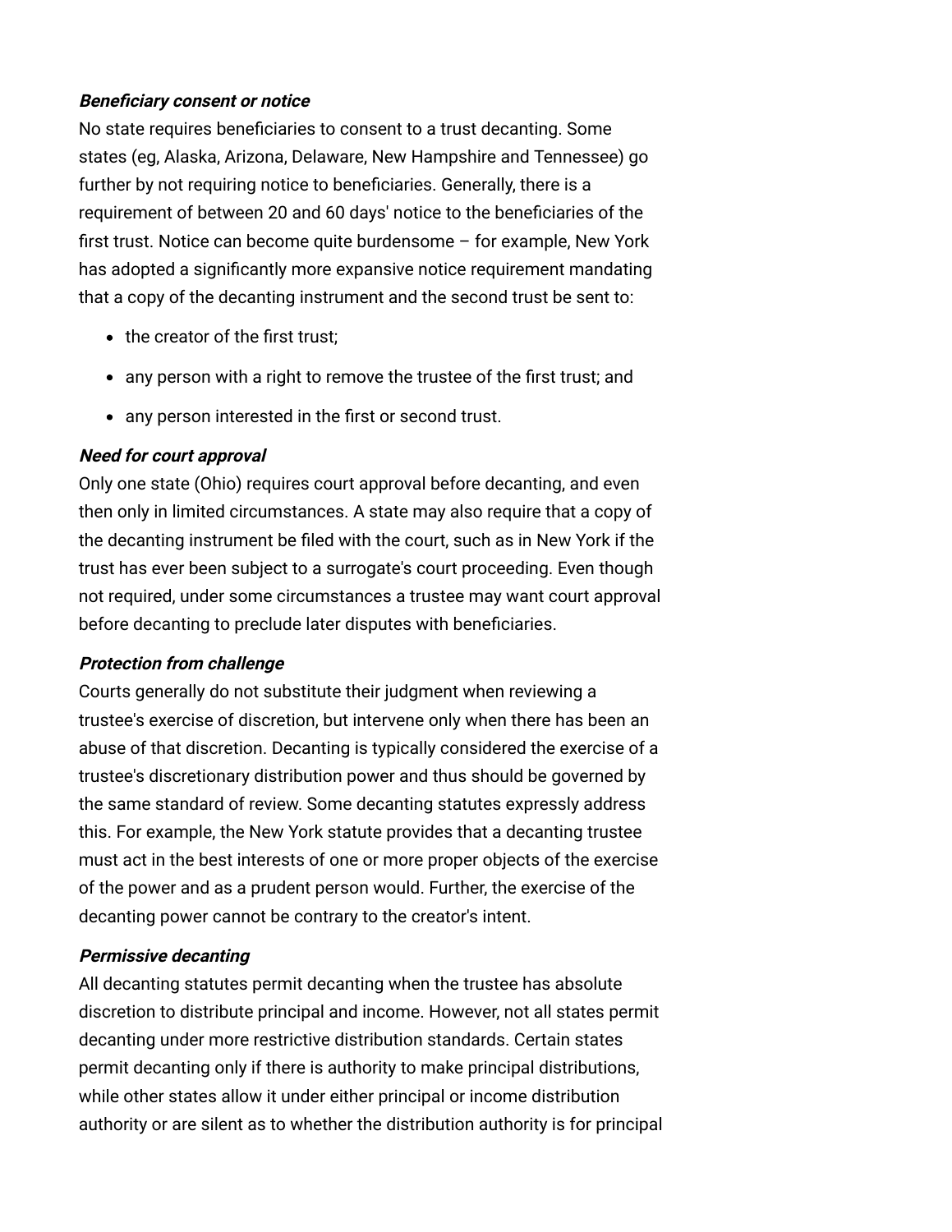or income. Similarly, certain states expressly provide that distribution authority permits decanting whether or not it is limited by a standard, while other states allow it only under absolute distribution discretion (not limited by a standard), or are silent and simply require discretion to make distributions without referencing the existence of a standard (thus by implication permitting decanting whether or not distribution discretion is subject to a standard).

## **No need for distribution**

Another important issue is whether decanting is possible even if there is no existing need to make a distribution. Some states have addressed the potentially troublesome issue facing trustees seeking to decant with a limited distribution power. For instance, a trustee of a trust who has the discretion to distribute principal under a health, education, maintenance and support standard may be concerned that decanting to a new trust to make an administrative change is inconsistent with that standard. At least three states permit decanting whether or not there is an existing need to distribute principal or income under any standard provided in the first trust.

#### **Power of appointment**

It may be important to a trustee that the decanting statute allows the trustee to grant the beneficiary of a decanted trust a power of appointment. The common law principle that decanting is the exercise of a trustee's distribution authority, which itself is equivalent to a special power of appointment over trust property, is generally unlimited, except to the extent that the trust document itself imposes limits. Thus, a trustee making a decanting distribution should be able to grant powers of appointment to one or more beneficiaries of the new trust, but for limitations in the original trust agreement. Some states have included an express power to add a power of appointment in their decanting statutes, although they vary in their extent. For example, the Delaware, Nevada, New Hampshire, North Carolina, Ohio and South Dakota statutes provide that the permissible appointees of the power of appointment need not be permissible beneficiaries of the decanted trust. New York has a more complicated approach, under which the new trust may continue to grant a power of appointment that is identical to that which existed under the first trust; the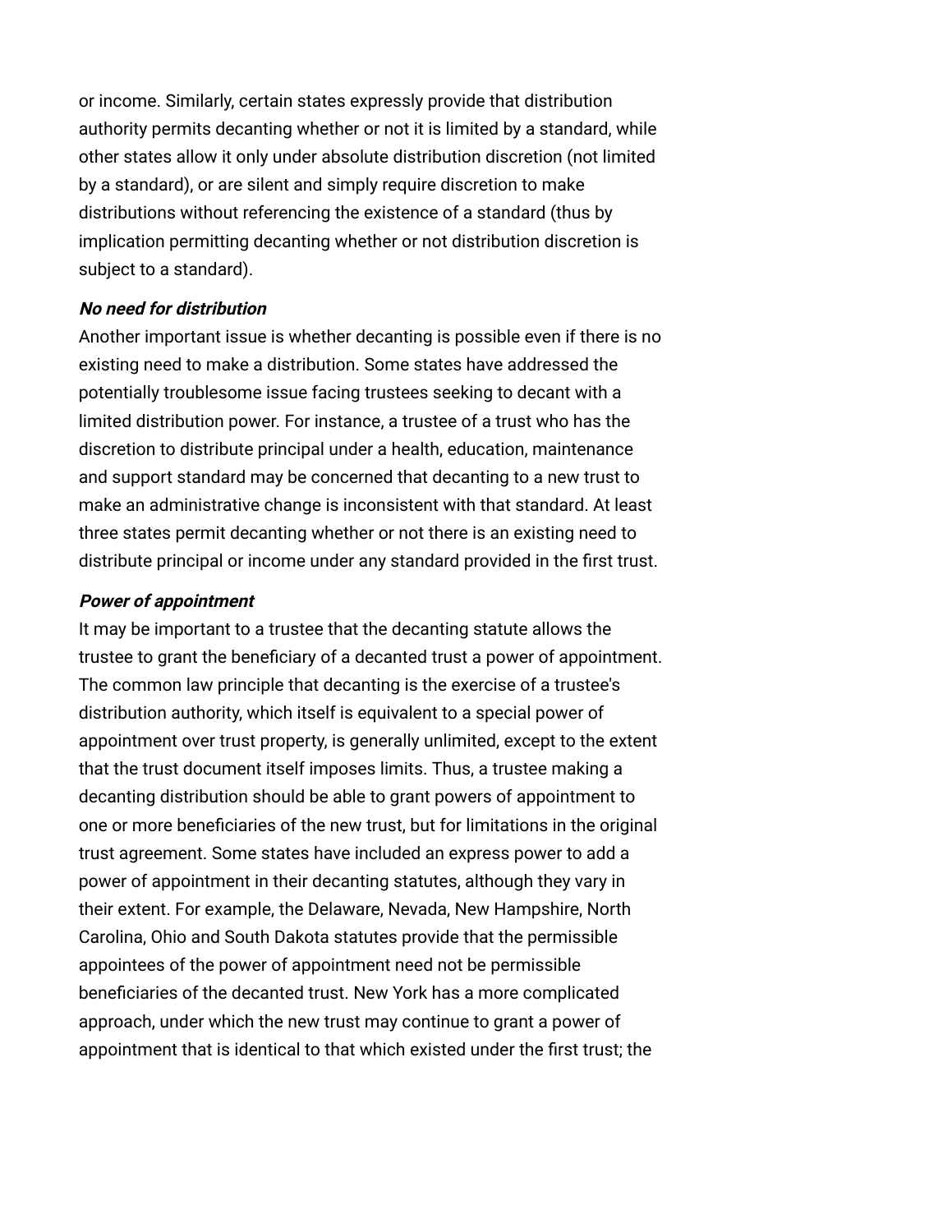new trust may grant a new power of appointment to any beneficiary who, under the original trust, might have received an outright distribution of principal.

#### **Changing beneficiaries**

A trustee may want to eliminate a beneficiary for a number of reasons, from changed financial circumstances to mental health issues; alternatively, a trustee may want to accelerate the interest of a beneficiary who currently has a future interest. Missouri and South Dakota offer the greatest flexibility by permitting the trustee not only to decant in favour of one or more of the current beneficiaries, but also to accelerate a beneficiary with a future or contingent interest to be a current beneficiary. Generally, other decanting statutes either explicitly provide that the second trust may be for one or more of the current beneficiaries, or simply state that the second trust may be for beneficiaries or proper objects of the first trust – in either case effectively permitting removal of some of the current beneficiaries, but without addressing the remaining or contingent beneficiaries. Only a minority of the decanting statutes, other than those of Missouri and South Dakota, expressly address the treatment of future or contingent beneficiaries. No state permits the direct addition of a new beneficiary, which is why the authority to include a power of appointment can be an important consideration.

#### **Change of distribution standard**

Another factor is whether decanting can change the distribution standard of the trust. Most states are silent as to whether the distribution standard can be changed, so presumably the standard can be changed through decanting. Subject to tax issues, if a state permits the second trust to include a new power of appointment, the power can be used in some cases to change the standard of distribution for some beneficiaries. However, a number of statutes restrict the trustee's power to change the distribution standard, such as those of Alaska, Delaware, New York, North Carolina and Ohio. North Carolina mandates that if the first trust contains an ascertainable standard, then the second trust must have the same standard exercisable in favour of the same current beneficiaries. Alaska, addressing possible negative tax consequences of a broad power to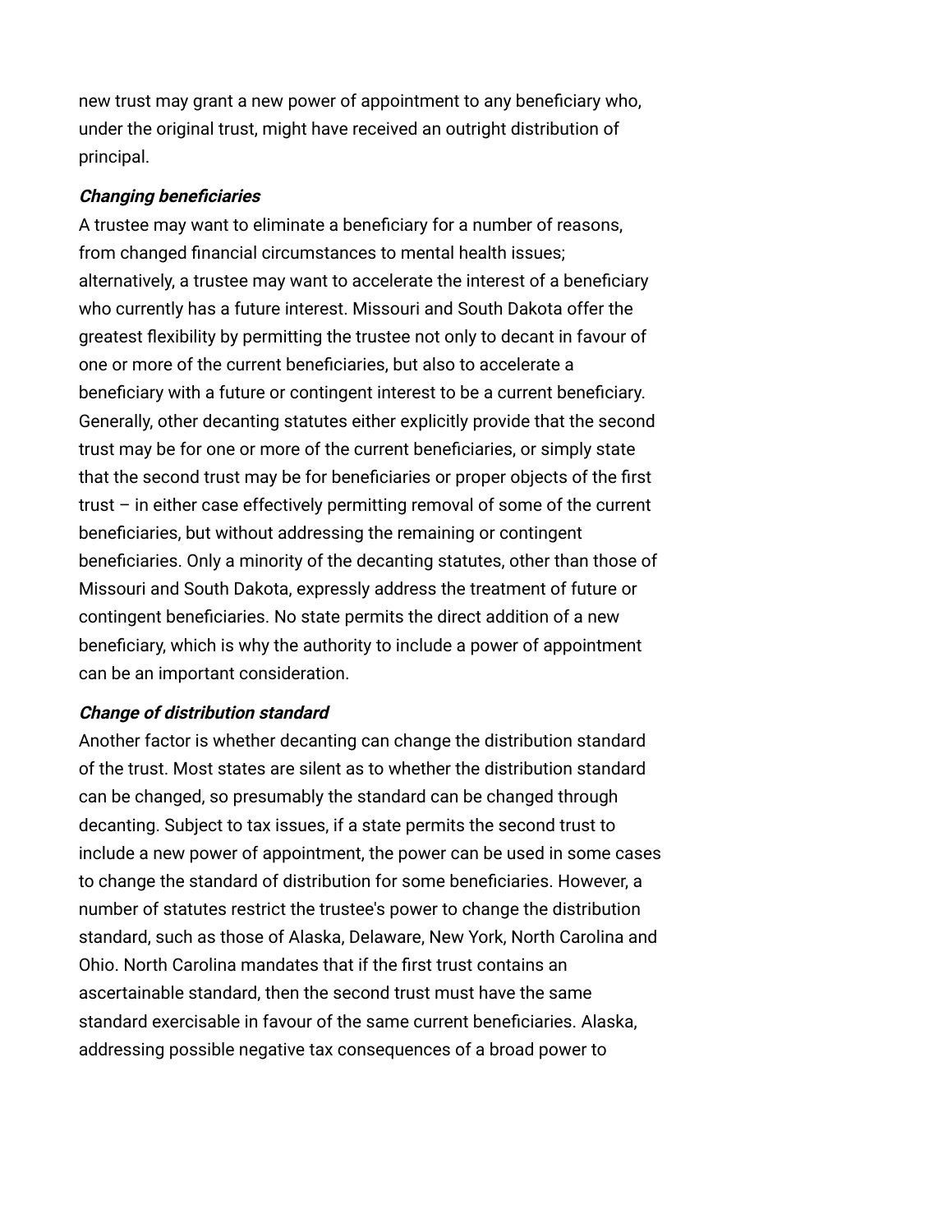change the distribution standard, adopts a more stringent approach and mandates that in all circumstances, the second trust must have the same standard for invading principal that is in the first trust.

#### **Extending length of trust**

With the exception of Delaware, every decanting statute either expressly permits or is silent as to the trustee's ability to extend the trust term. Delaware, by contrast, provides that if the second trust has an open class of beneficiaries, then its terms must permit distributions only when and to the extent permitted by the first trust. However, careful attention must be paid to the tax consequences – in particular, US generation-skipping transfer tax consequences  $-$  of extending the term of the trust.

## **Extending the perpetuities period**

In some cases, the settlor may have created the original trust in a jurisdiction that did not allow perpetual trusts for non-charitable beneficiaries or limited them to 100 years. In Arizona, Nevada, New Hampshire and, in some circumstances, Delaware, the decanted trust, pursuant to general state trust law, may have a new (and potentially unlimited) perpetuities period. In these states, the perpetuities period for a trust created by the exercise of a limited power of appointment runs from the irrevocable exercise, not the creation, of the power of appointment. Other states (eg, Indiana, New York, Ohio, South Dakota and Tennessee), likely concerned about the latent problems of allowing an extension of the perpetuities period, have chosen to restrict their decanting statutes by forbidding the extension of the perpetuities period beyond that of the first trust. Some state decanting statutes are silent as to extension of the period, but effectively prohibit doing so under their general trust law.

#### **Preventing inadvertent tax complications**

Non-US trusts that contained no US tax planning provisions when they were created must be aware that tax complications could arise merely from creating a trust in or moving a trust to a jurisdiction with a decanting statute. For example, where a beneficiary is serving as trustee or holds the power to remove and replace the trustee, an unrestricted decanting power may cause the trust to be included in the estate of the beneficiary for US estate tax purposes. Some states, seeking to ameliorate these and other inadvertent tax concerns, have adopted prophylactics to prevent potential tax complications; New York and North Carolina have enacted outright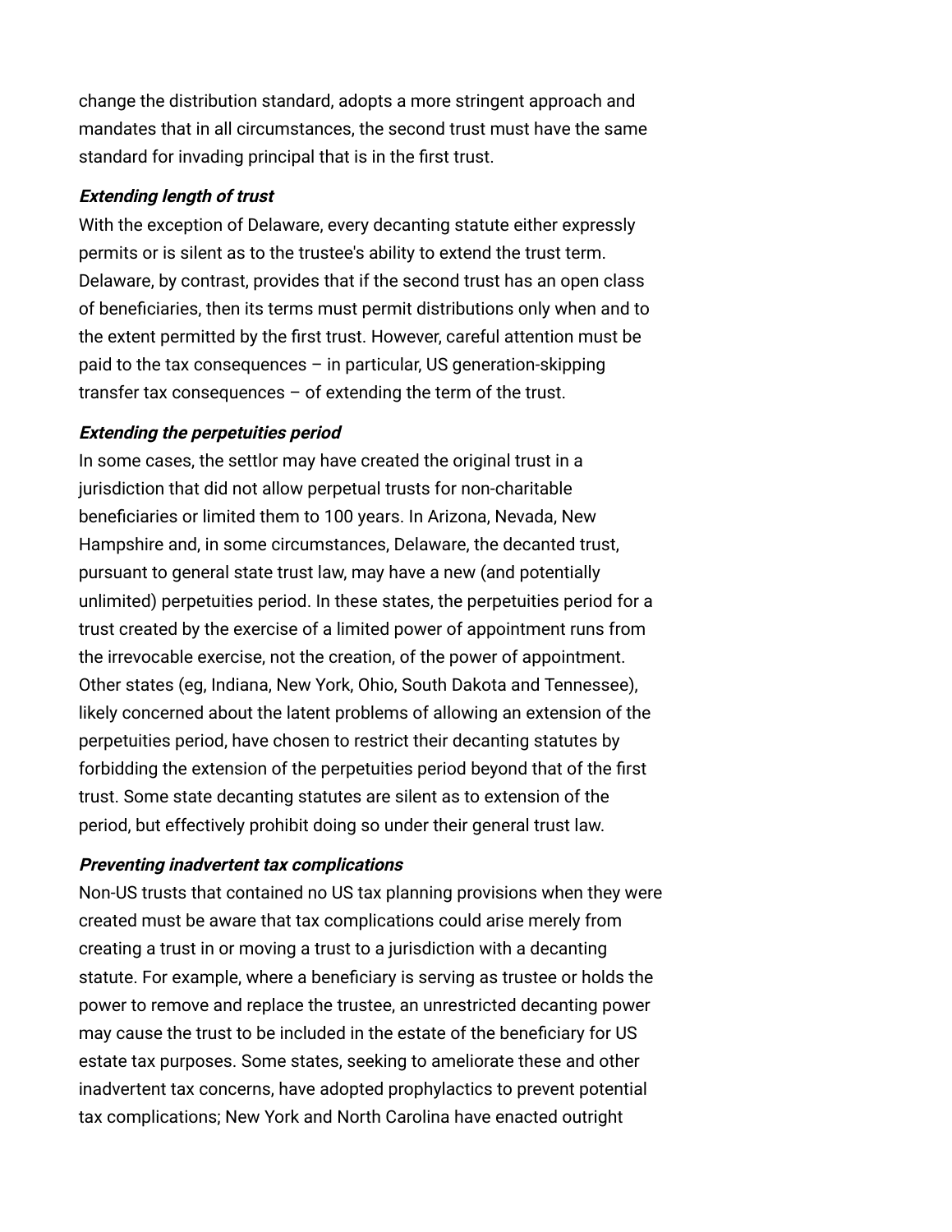prohibitions on decanting when the trustee is also a beneficiary, while Florida, Ohio and Tennessee have the same prohibition in their general trust law. Other states have sought the same tax protection while providing significantly more flexibility to the trustee.

## <span id="page-7-0"></span>**Case study**

Suppose that the trustee of a non-US trust is holding the trust fund for the benefit of the settlor's descendants. The settlor has two adult children. One has moved to the United States, is married to a US citizen and has adult US citizen children with children of their own. For many years the foreign trust has owned vacation homes used by the settlor's children. The non-US child is also married and has children, all of whom are currently non-US citizens.

The settlor's children have been successful, do not need distributions from the trust and no longer use the vacation property. The US child may nonetheless be saddled with US reporting obligations because he is a beneficiary of the trust, including the new Form 8938 (for further details [please see "IRS releases new form to report specified foreign financial](http://www.internationallawoffice.com/newsletters/Detail.aspx?g=1da9dd2f-7552-4f5f-a90b-ede05a3bc18a) assets"). The trustee could exclude the US child from the beneficiary class, but it will be difficult to benefit US grandchildren in a tax-efficient manner.

The trustee could consider moving the entire trust to a state within the United States. This move would trigger no US reporting, but the trust would carry with it possible adverse US tax and interest charges on distributions to US beneficiaries. Instead, by careful inspection of the trust's distributable net income and undistributed net income (calculated using US tax [accounting principles\) \(for details please see "Taxation of offshore trusts](http://www.internationallawoffice.com/Newsletters/Detail.aspx?g=fa09696c-86d8-4011-bfb3-ba66bf73c584) and impact of new lower tax rates") and planning distributions to non-US beneficiaries, the trustee may be able to make a tax-favourable decanting of a portion of the trust to a new irrevocable trust settled in a state within the United States. The receiving trust will have to file Form 3520 with the IRS reporting the transfer (which may have tax consequences depending on the advance planning) but otherwise can proceed as a US domestic trust. The trustee of that new trust may then be able to use the state's decanting statute to establish trusts for US grandchildren and more remote descendants.

## <span id="page-7-1"></span>**Potential advantage to foreign trust administered under US state law**